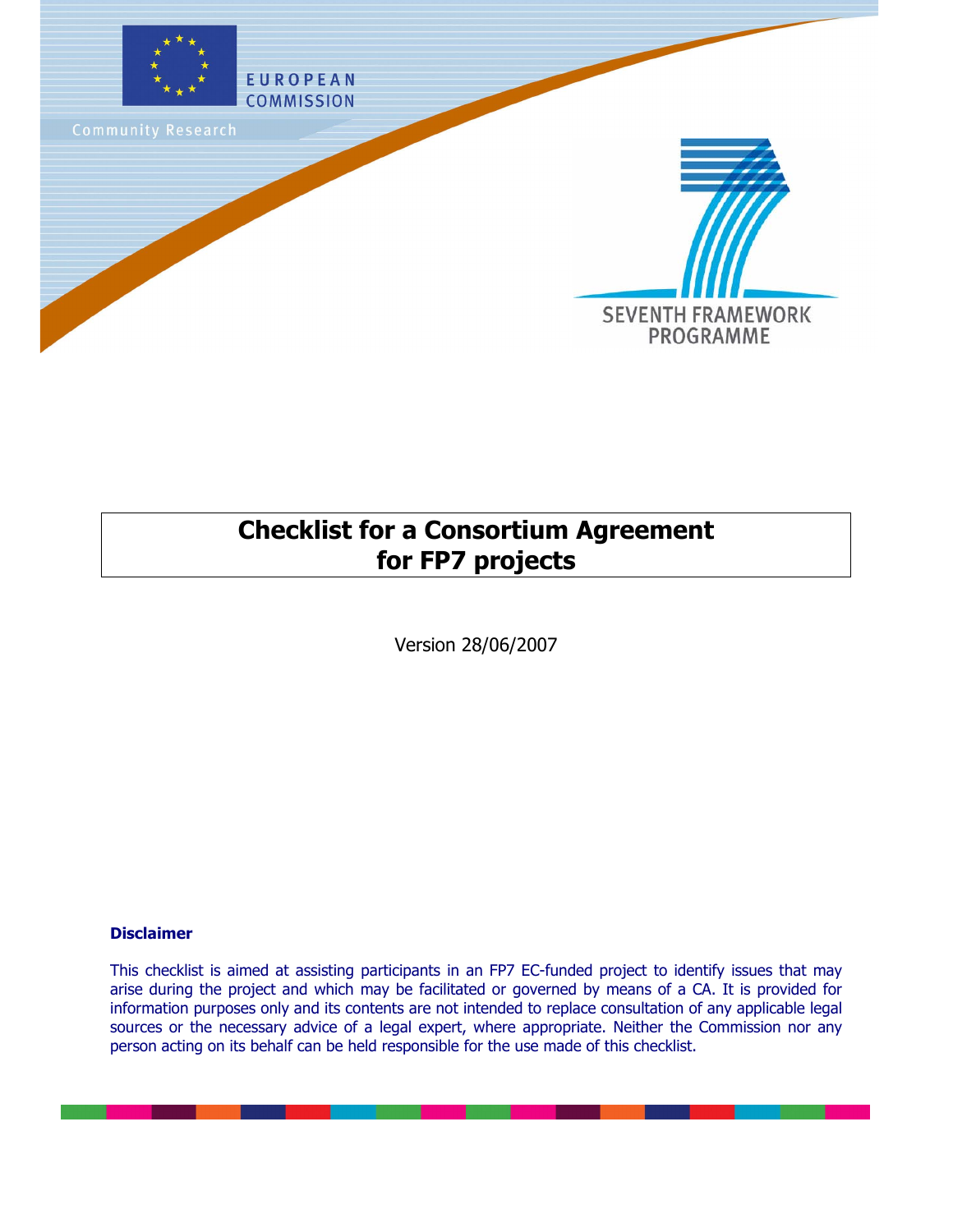# **TABLE OF CONTENTS**

| 1. |                                                                                                                                                                                                                                     |
|----|-------------------------------------------------------------------------------------------------------------------------------------------------------------------------------------------------------------------------------------|
| 2. |                                                                                                                                                                                                                                     |
| 3. |                                                                                                                                                                                                                                     |
| 4. |                                                                                                                                                                                                                                     |
| 5. |                                                                                                                                                                                                                                     |
| 6. |                                                                                                                                                                                                                                     |
|    | 6.1.<br>6.2.<br>6.3.<br>6.4.                                                                                                                                                                                                        |
|    |                                                                                                                                                                                                                                     |
|    | 7.1.<br>7.2.<br>7.3.                                                                                                                                                                                                                |
|    |                                                                                                                                                                                                                                     |
|    | 8.1.<br>8.2.<br>8.3.<br>8.4.                                                                                                                                                                                                        |
| 9. | PROVISIONS REGARDING INTELLECTUAL PROPERTY RIGHTS (IPR),                                                                                                                                                                            |
|    | 9.1.<br>9.2.<br>9.3.<br>9.4.<br>9.5.<br>9.6.                                                                                                                                                                                        |
|    |                                                                                                                                                                                                                                     |
|    | 10.1.<br>10.2.<br>10.3.<br>10.4.<br>Treatment of classified data or information, treatment of dangerous materials15<br>10.5.<br>Breach / non-compliance and associated liability, indemnification or penalties 15<br>10.6.<br>10.7. |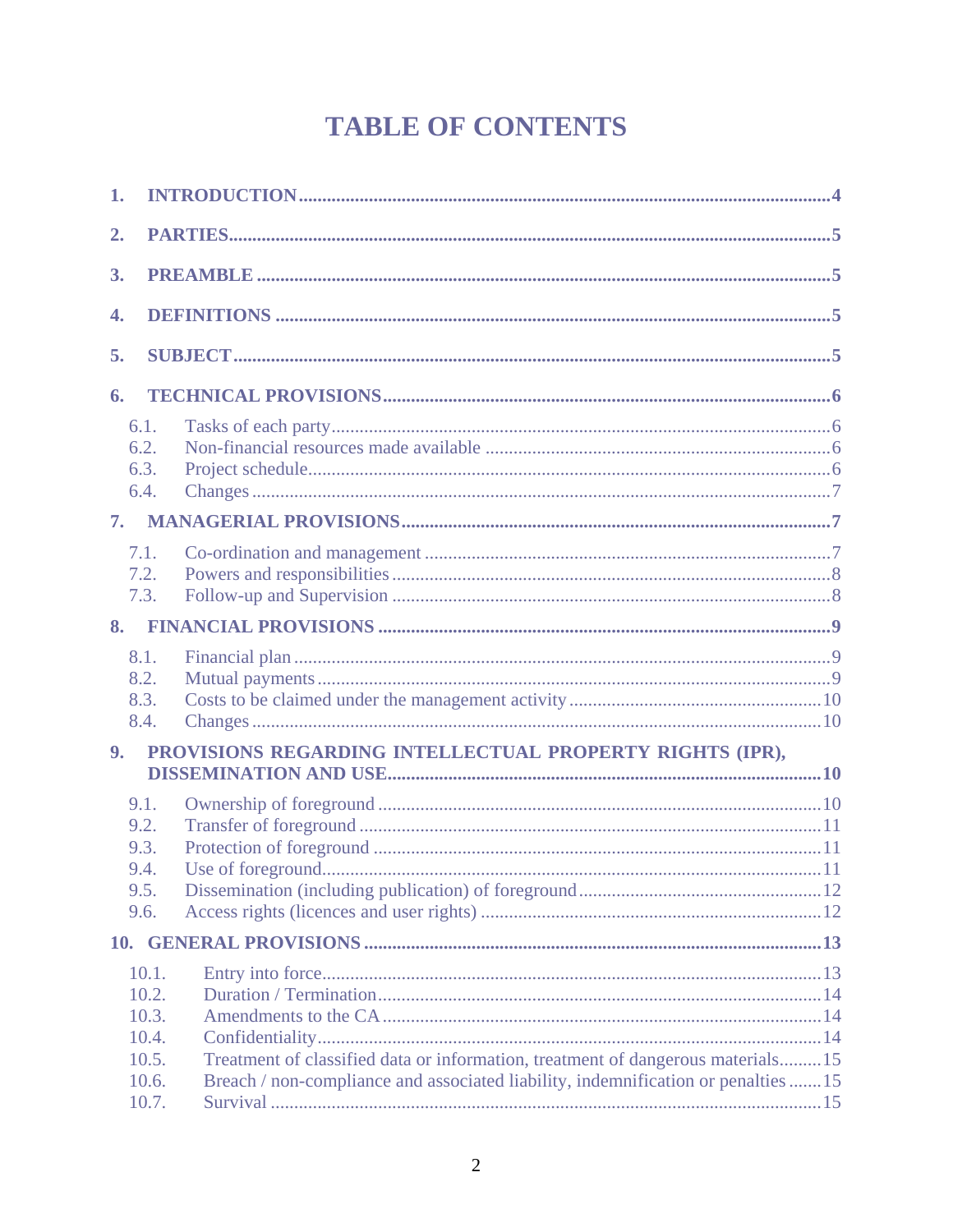| 10.8.  |  |
|--------|--|
| 10.9.  |  |
| 10.10. |  |
| 10.11. |  |
|        |  |
|        |  |
| 11.1.  |  |
| 11.2   |  |
| 11.3.  |  |
| 11.4.  |  |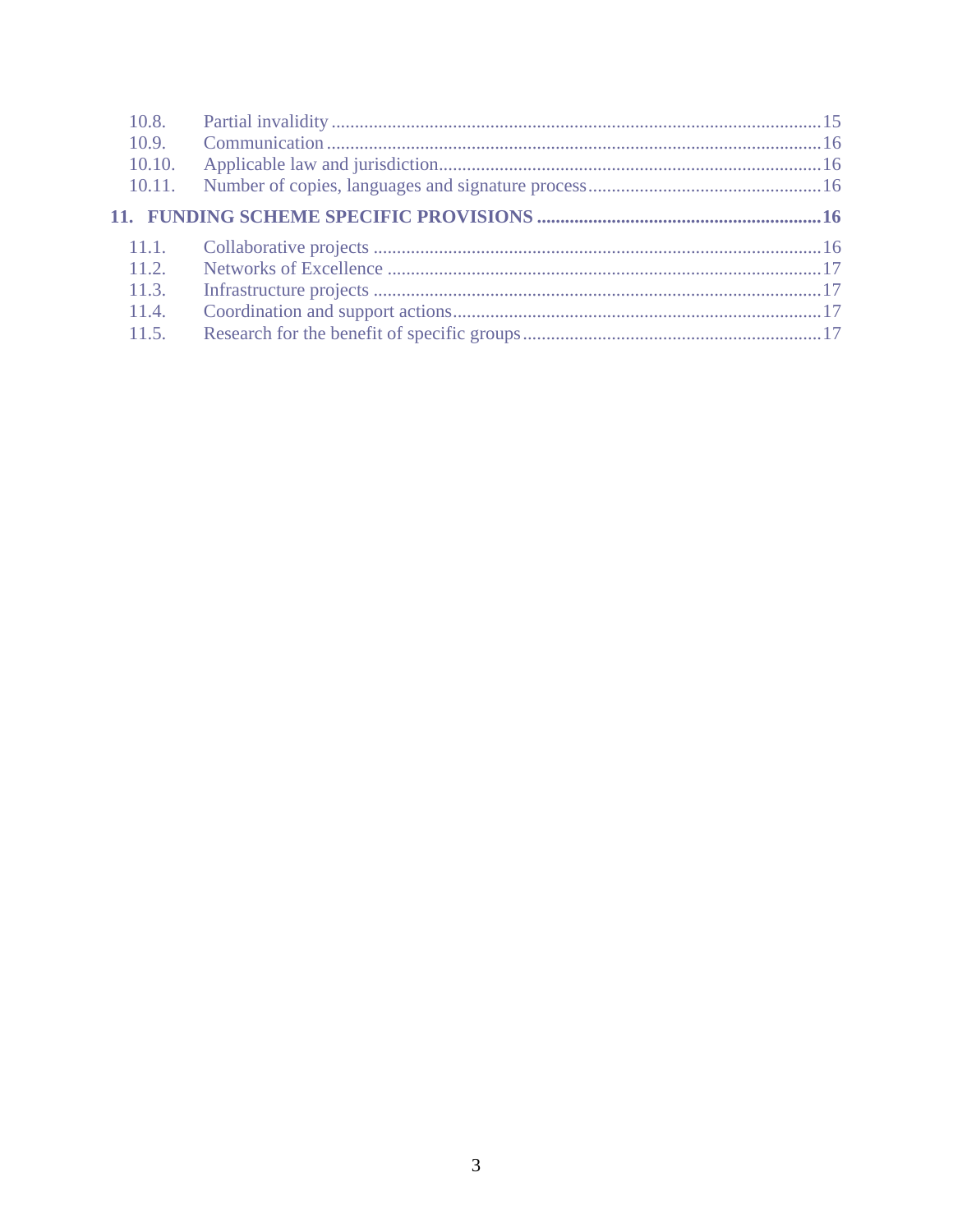### <span id="page-3-0"></span>**1. INTRODUCTION**

This document provides non-binding guidance to Seventh Framework Programme (FP7) participants regarding the issues they may wish to address in their Consortium Agreement (hereinafter "CA"). The CA is an agreement made between participants in an indirect action (i.e. a project) financed under FP7 to govern a number of issues that will or may arise during the project.

A CA is required for all projects financed under the Seventh Framework Programme **unless otherwise stipulated in the call for proposals**. The Community is not a party to any CA and does not establish the terms and conditions of the CA. However, in accordance with Article 24 of the Rules for Participation<sup>1</sup>, the Commission has established and published these non-binding guidelines in the form of a checklist to highlight some of the main issues and the way they could be addressed by participants in their CAs. It is clear that in a given project not all of the issues highlighted will have to be addressed and that there may be others which are not mentioned in these guidelines which may be relevant.

The provisions of a CA should not affect the participants' obligations to the Community and/or to each other arising from the Rules for Participation and the Grant Agreement<sup>2</sup>. Therefore, the CA can contain contractual provisions complementing these where required but they should not contradict or negate those obligations.

A CA may take different legal forms. Although a normal written agreement between the participants is likely to be by far the most common form chosen by the participants, it may for example also take the form of a separate legal entity (for example a European Economic Interest Grouping, association or joint venture). The advantages and disadvantages of each particular legal form should be carefully examined by the participants and determined in accordance with the needs of the consortium.

Unless the call for proposals stipulates that a CA is not required, the CA should in principle be negotiated and signed before starting the project. The Grant Agreement foresees that the participants are deemed to have concluded a consortium agreement. It is clear that where the CA is signed after the grant agreement is signed, participants may find that any prolonged disagreement about its content may jeopardise the project. In addition, it must be noted in this respect that regarding access rights to background for implementation of the project, decisions need to be made before acceding to the grant agreement, otherwise a default regime will apply.

 $\frac{1}{1}$  Regulation (EC) No 1906/2006 of the European Parliament and the Council of 18 December 2006 laying down the rules for participation of undertakings, research centres and universities in actions under the Seventh Framework Programme and for the dissemination of research results (2007-2013) OJ L391 of 30/12/06, p. 1.

See the following link: http://cordis.europa.eu/fp7/calls-grant-agreement\_en.html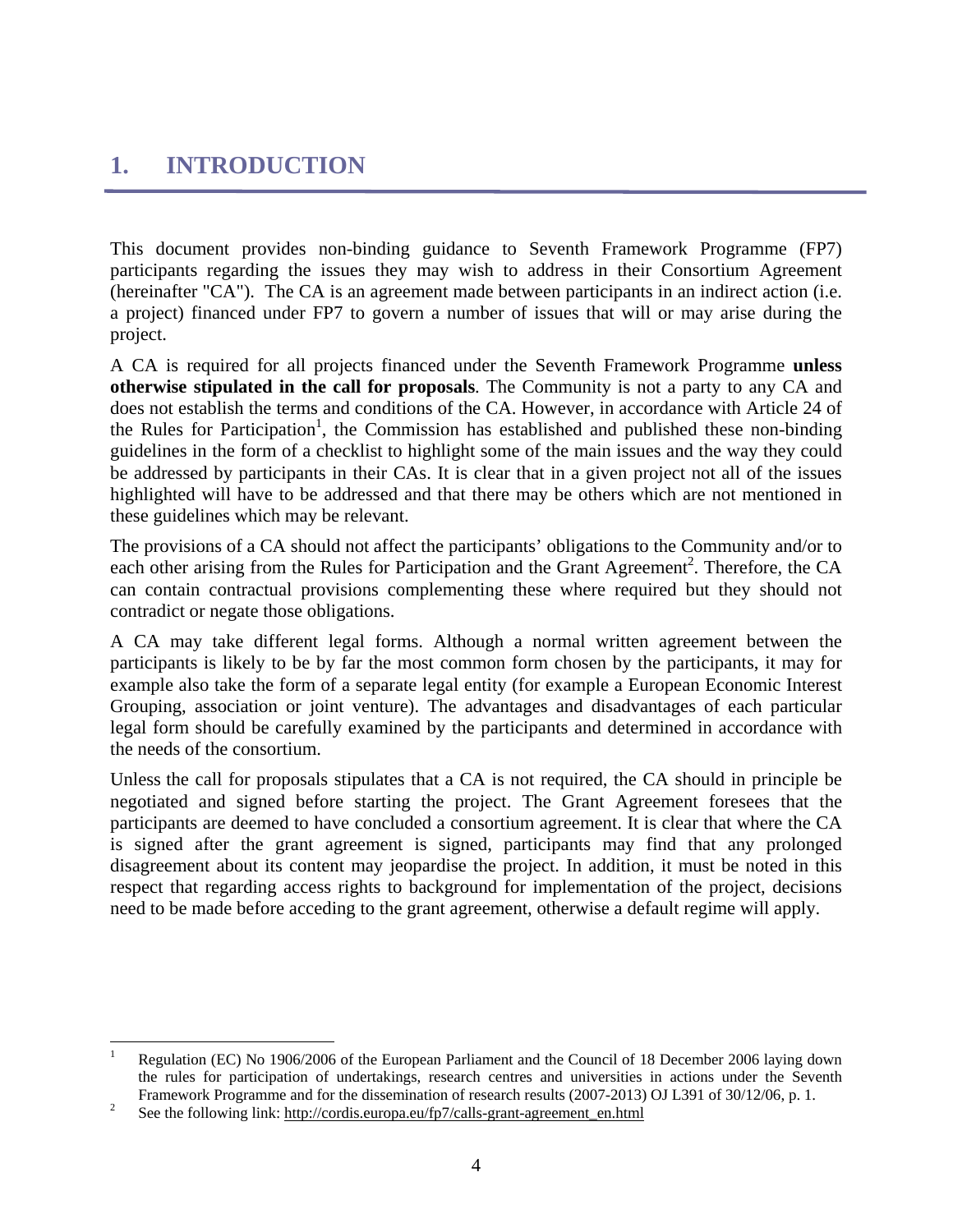### <span id="page-4-0"></span>**2. PARTIES**

 $\bullet$  identifies each party to the CA (i.e. beneficiaries<sup>3</sup> to the grant agreement).

### <span id="page-4-1"></span>**3. PREAMBLE**

- summarises the context and the purpose of the CA (including the title and acronym - where applicable - of the project as well as - if already known - the grant agreement number).

### <span id="page-4-2"></span>**4. DEFINITIONS**

- defines the important terms used throughout the CA (for the sake of clarity, it is advisable that those terms already defined in the Rules for Participation or the Grant Agreement are not repeated in the CA but that a reference is made to the terms used in those documents).

### <span id="page-4-3"></span>**5. SUBJECT**

- describes the subject of the CA with reference to the grant agreement where necessary.

There are several possibilities: either a) to make a mere reference to the technical annex (Annex I) to the grant agreement, b) to append this technical annex as reference or c) to repeat the main provisions including:

- the preliminary technical specifications;
- the desired technical results;
- the work to be accomplished;
- the contribution of each party;
- the (maximum) effort expected.

 $\frac{1}{3}$  It may be appropriate in some circumstances to add other interested parties to CA such as third parties providing resources to one of the beneficiaries or carrying out part of the work (if foreseen in the Grant Agreement) and/or third parties who are end-users. However, the terms and conditions applicable to these entities should be limited to those aspects which are relevant to their role.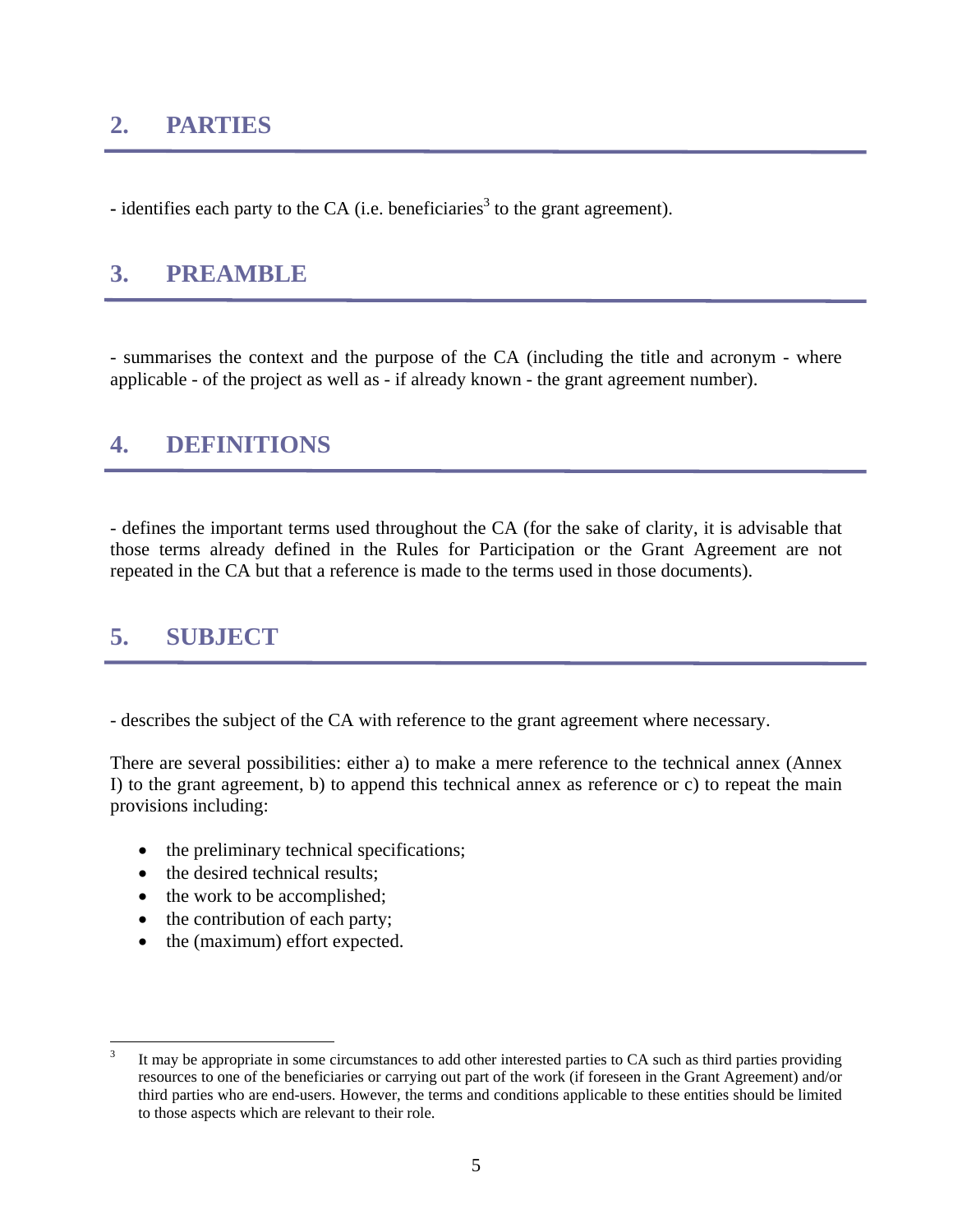### <span id="page-5-0"></span>**6. TECHNICAL PROVISIONS**

*(Unless already covered by Annex I of the grant agreement. In this case this section can be used to add any further details necessary)*

#### <span id="page-5-1"></span>**6.1. Tasks of each party**

- gives a definition of the tasks that each party intends to carry out as precisely as possible (possibly referring to appended technical documents) (as set out in Annex I to the grant agreement);

- outlines the relationship between the tasks of the parties and any inter-dependence.

#### <span id="page-5-2"></span>**6.2. Non-financial resources made available**

- gives a detailed overview of the non-financial resources, such as:

- human resources (number of persons, key players or exhaustive list if possible, qualifications, secondment<sup>4</sup>, etc);
- equipment and facilities (number, nature, place, etc);
- background or other information (such as plans, manuals, calculations, prototypes and also intellectual property rights pertaining to such information);
- contributions of sponsors or any other third party (such as subcontractors or affiliates).

#### <span id="page-5-3"></span>**6.3. Project schedule**

<u>.</u>

- sets out the production schedule for inter-related tasks and for planning purposes (i.e. when, where and how the resources will be made available).

It is recommended that in their own interests the parties should not establish irrevocable schedules unless they are absolutely sure that these can be met, and to include instead contingency plans for delays or missed deadlines. An irrevocably accepted production schedule could be considered to be a guaranteed commitment and may involve payment of indemnities if not met.

<sup>4</sup> Many agreements require the parties to second personnel to other organisations, frequently abroad. In this case, it may be useful to stipulate in the CA the main conditions of such secondment, which may entail an independent agreement separate from the main agreement. The following points might be taken up (the work needed to prepare the secondment, accommodation, interpreters, travel allowances, working hours, remuneration, overtime, travel expenses, holidays, medical care and reimbursement of costs, other social security items (life insurance, pension funds, etc.), settlement of accounts and payment, working conditions, IPR regime, employer liability, insurance, applicable law and jurisdiction (e.g. arbitration).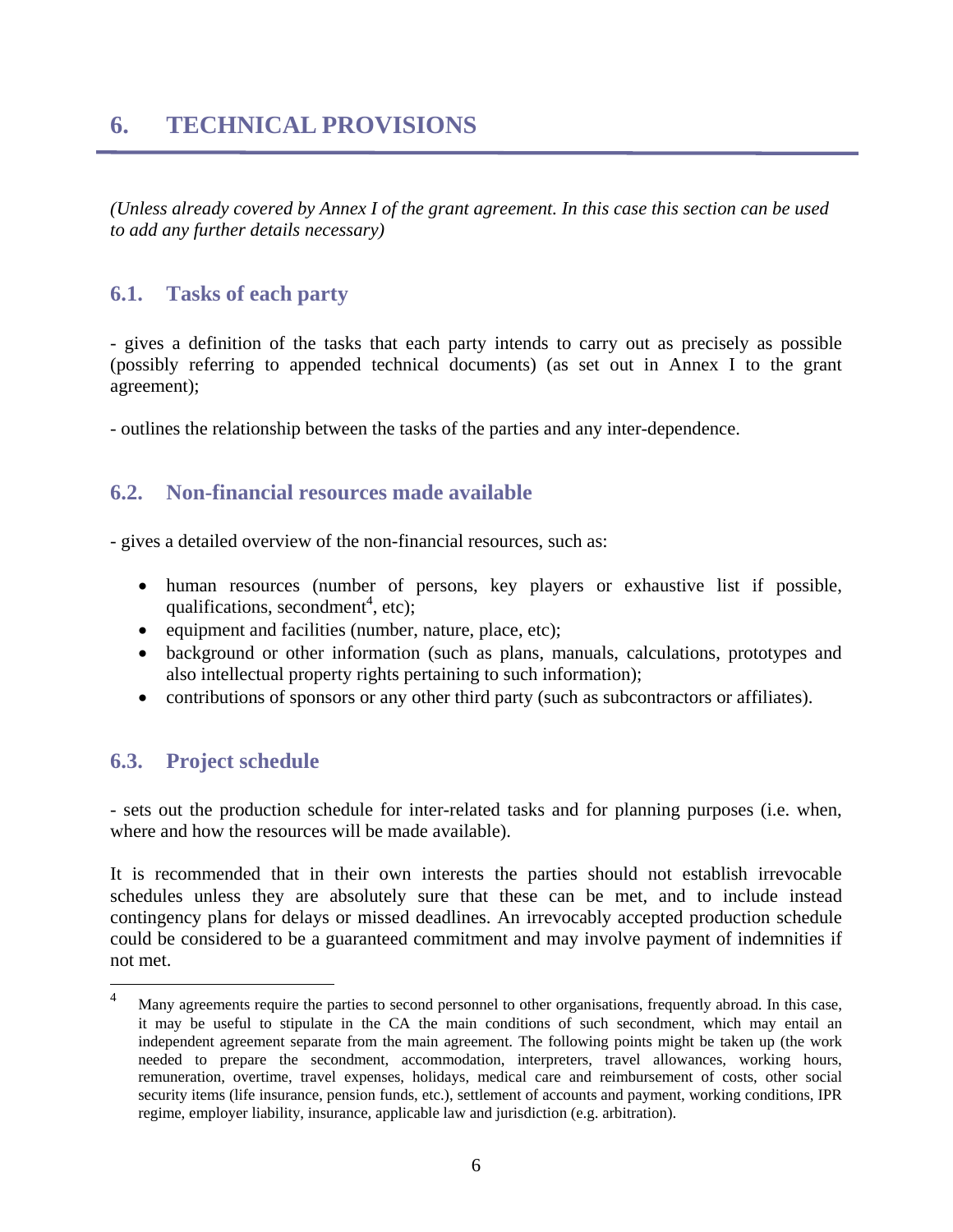On the other hand minimum compliance with deadlines can be guaranteed by other methods, as discussed in the section on Managerial Provisions.

#### <span id="page-6-0"></span>**6.4. Changes**

- sets out provisions for dealing with changes to the project.

The CA may have to be adjusted or even discarded altogether as the work progresses, depending on the situation. To deal with highly volatile situations, it is advisable to provide a very flexible procedure for making changes to the initial specifications. This could go as far as including the termination of certain tasks, the withdrawal of certain parties, the inclusion of new partners (e.g. provisions on promoting the participation of SMEs could be envisaged), etc. To avoid disputes, the conditions and procedure should be clearly indicated (see also Managerial Provisions and General Provisions).

### <span id="page-6-1"></span>**7. MANAGERIAL PROVISIONS**

- describes the provisions dealing with the management of the project (e.g. management bodies, tasks and decision making process).

#### <span id="page-6-2"></span>**7.1. Co-ordination and management**

- establishes a co-ordination structure (may be called steering committee, liaison committee, management committee, and can be broken down into different sub-groups such as financial, technical, legal, etc) with among others the following tasks:

- to define, divide and develop the tasks;
- to check the progress of the work;
- to co-ordinate the research teams:
- to co-ordinate the preparation of the reports (technical, financial, etc.);
- to advise and direct the partners on the developments necessary for the project;
- to permit formal exchanges of information between the partners.

The work of this steering committee is frequently translated into daily management and representation duties by a co-ordinator (or manager) selected from among the parties. Other committees can be created as necessary and should report to the steering or co-ordination committee. Provision should be made for the creation of ad hoc committees as and when necessary.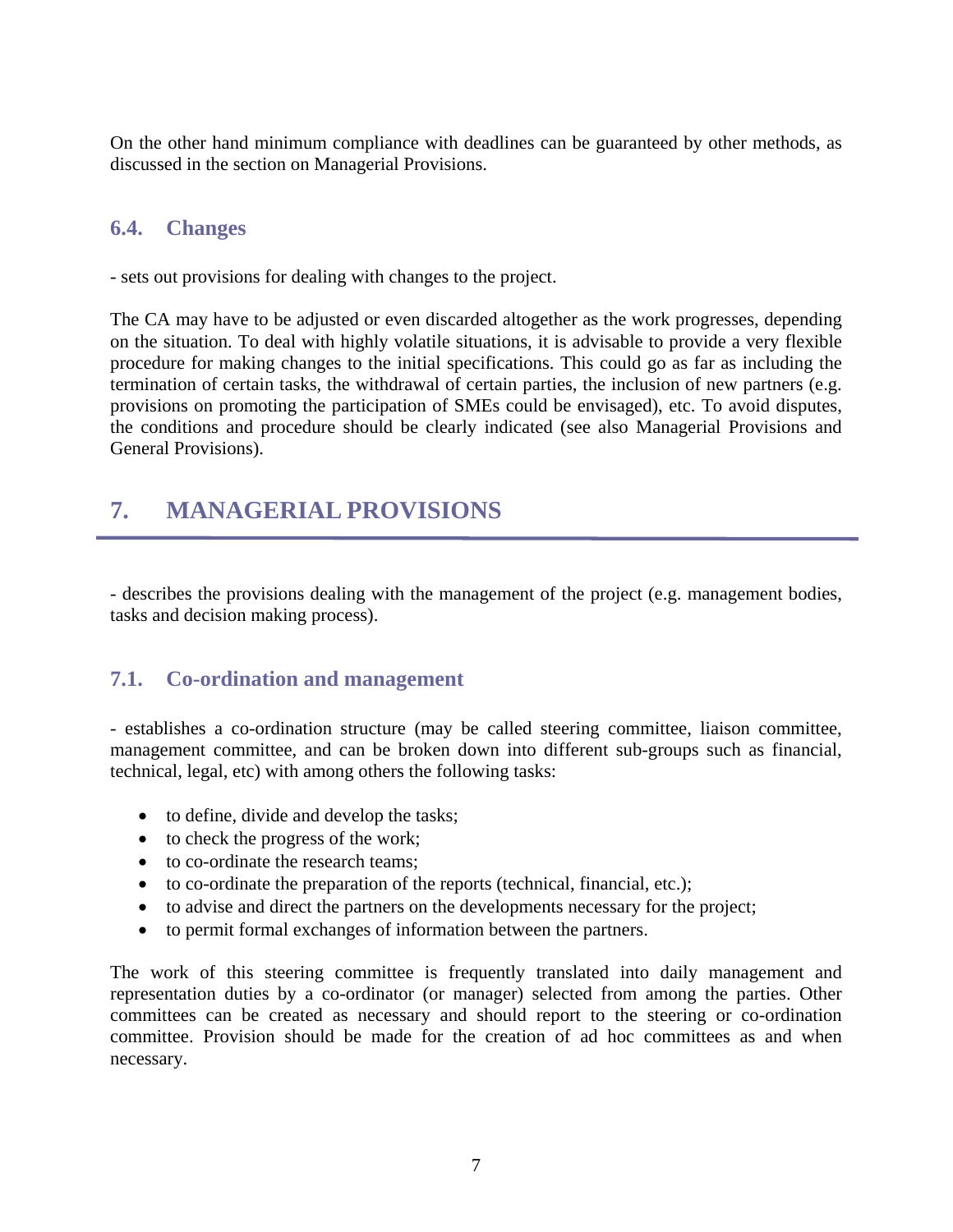- joint committees can be established to deal with issues such as:

- composition;
- role (steering, management, technical, financial, IPR, etc);
- organisational procedures (e.g. schedule and calling of exceptional meetings);
- conflict resolution (including cases of abuse of power within the project).

#### <span id="page-7-0"></span>**7.2. Powers and responsibilities**

- the CA should carefully define with regard to any body which is established or any person who is entrusted with certain tasks:

- the powers and responsibilities thereof;
- the operating procedures (preparation of agenda, meetings, decisions, chairmanship, minutes, votes, etc.);
- in the case of bodies, their organisation (composition, powers of each party, decision making method possible depending on nature of issue (unanimously, majority agreement, voting and veto rights etc.);

- to avoid too cumbersome procedures to make minor changes (especially those requiring an amendment to the grant agreement), the parties could foresee a different approval process depending on the nature of the change envisaged (e.g. minor vs. significant with a description thereof).

#### <span id="page-7-1"></span>**7.3. Follow-up and Supervision**

- describes how the follow-up and supervision of the project will take place.

Each party undertakes to follow the production schedule and budget specified in the technical provisions of the grant agreement. In view of the evolving character of many projects, these production timetables are generally subject to change. However, the risk of uncontrolled time and cost escalation is very real in many projects. To limit this risk, it is desirable to provide for a strict and effective inspection and supervision system (possibly via input from scientific or technical committees) managed by the steering committee, including:

- frequent progress meetings (ranging from once a month to once per quarter);
- frequent technical and financial progress reports (actions completed and results obtained);
- optional extraordinary meetings as soon as agreed estimated deadlines have been overrun, including the right for the parties to review their position within the co-operative venture based on clearly stated reasons.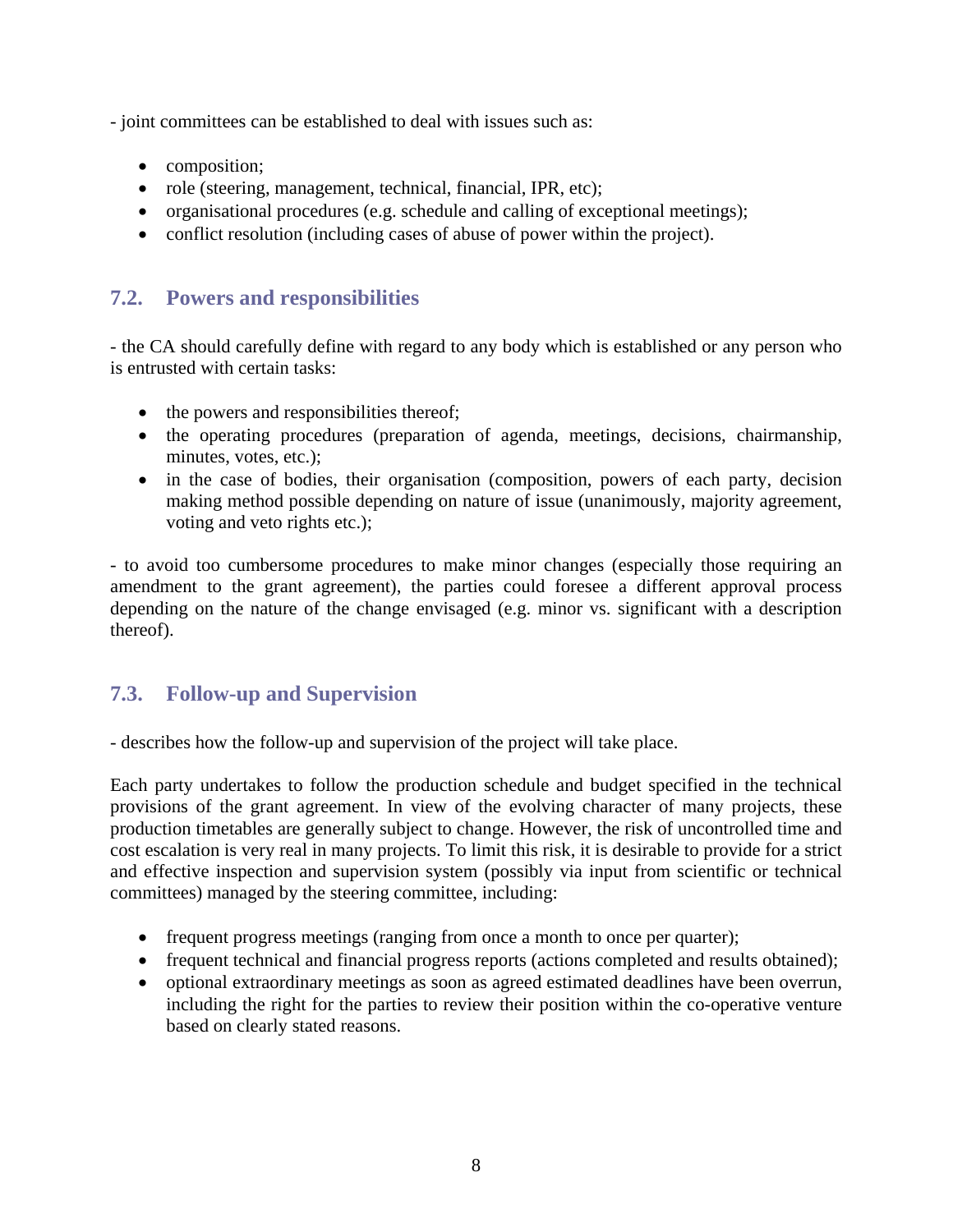### <span id="page-8-0"></span>**8. FINANCIAL PROVISIONS**

*(beyond those already included in the grant agreement and its annexes)*

#### <span id="page-8-1"></span>**8.1. Financial plan**

- describes in detail the financial plan, including:

- a detailed estimate of the total cost per party and overall total;
- the expected Community financial contribution to each party and distribution thereof;
- each party's own contribution;
- outside third party (financial) resources (from authorities, banks, venture capital, etc. and clarification of whether to be considered receipts of the project);
- an expenses and financing plan;
- annual budgeting.

If necessary more detailed financial issues can be included in annexes.

#### <span id="page-8-2"></span>**8.2. Mutual payments**

- deals with mutual payments and common costs of more than one party.

Under certain circumstances, two or more parties may incur common expenses (personnel, equipment, etc.). It is desirable to provide for the procedure governing the payment of this type of expense by each party in the CA and to clearly identify its reporting to the Commission, particularly as regards the following:

- reimbursable advance to a participant and method of reimbursement;
- joint account and conditions for paying in funds;
- terms of payment;
- currency;
- impact of exchange rates and bank transfer costs;
- payment of taxes;
- interest, if any;

- identifies management activity costs beyond those foreseen by the grant agreement, etc.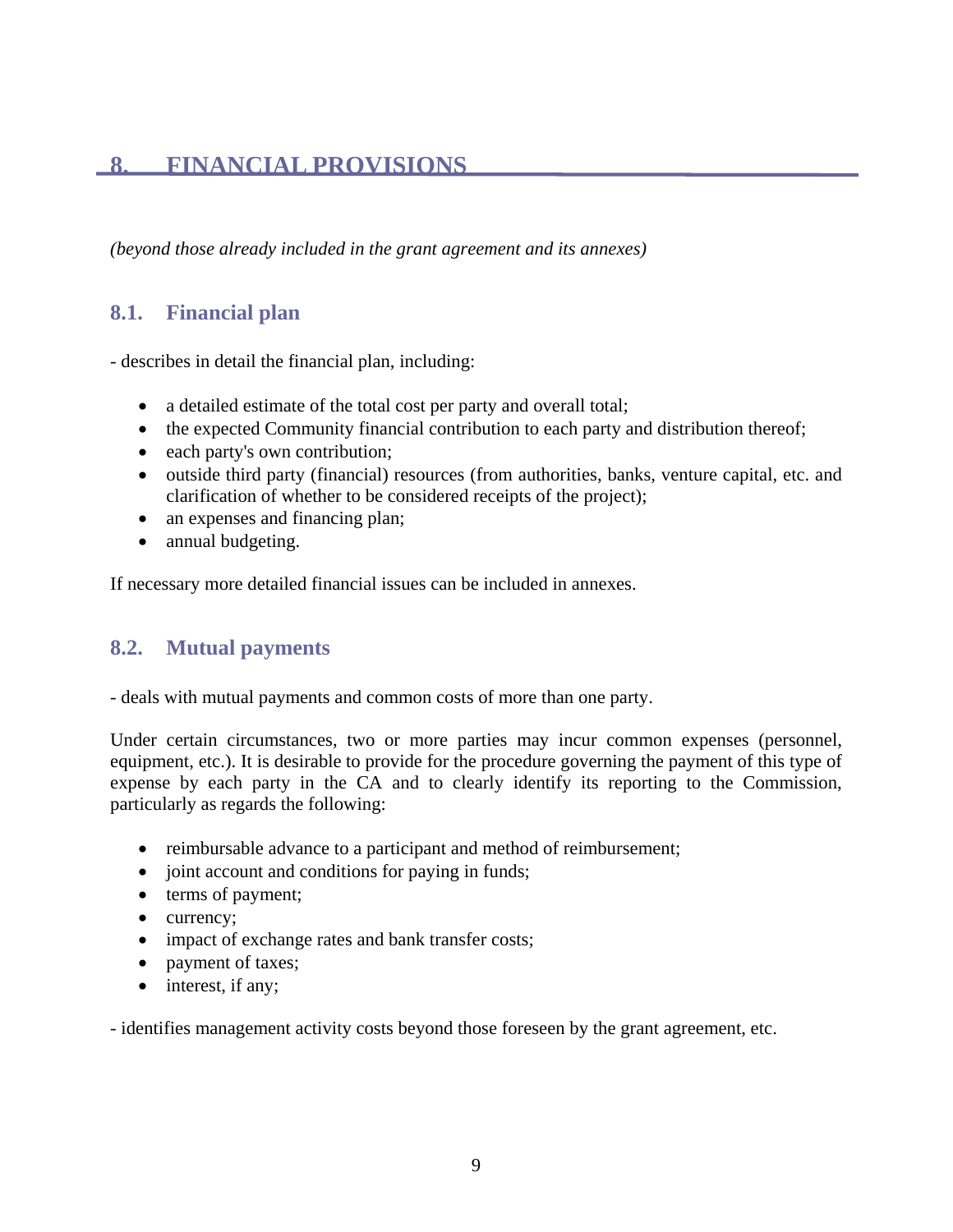#### <span id="page-9-0"></span>**8.3. Costs to be claimed under the management activity**

- determines the costs which relate to the management of the project.

Costs for the administrative and financial management of the consortium (e.g. costs related to management meetings, costs related to mandatory certificates on the financial statements, settlement of disputes) will be reimbursed by the Commission financial contribution, up to 100 % of the costs incurred. However, care should be taken to ensure that only costs identified as potential management costs in the grant agreement are included in the consortium management activity.

#### <span id="page-9-1"></span>**8.4. Changes**

- sets out provisions for dealing with changes to the financial aspects of the project.

The data in the financing plan provides an estimate of expected costs and Community financial contributions and may undergo changes. The CA should clearly specify the conditions governing financial modifications (especially those regarding budget transfers between beneficiaries) and their consequences on the organisation of the co-operation (see Managerial Provisions).

## <span id="page-9-2"></span>**9. PROVISIONS REGARDING INTELLECTUAL PROPERTY RIGHTS (IPR), DISSEMINATION AND USE**

- describes additional provisions on IPR, use and dissemination.

The basic principle applied in drafting these provisions is to provide a flexible and efficient mechanism to support the co-operation between the parties, to encourage protection and maximum use of foreground<sup>5</sup> as well as to ensure swift dissemination thereof. More information about these provisions can be found in th[e Guide to Intellectual Property Rights for FP7 projects.](ftp://ftp.cordis.europa.eu/pub/fp7/docs/ipr_en.pdf)

#### <span id="page-9-3"></span>**9.1. Ownership of foreground**

- deals with the ownership of foreground developed in the project (owned by the party carrying out the work generating the foreground unless the work in question was carried out jointly and the respective share cannot be ascertained, in which case there will be joint ownership).

In case of joint ownership, the joint owners must establish an agreement regarding the allocation and terms of exercise of that joint ownership within either six months or a different time-limit

 $\frac{1}{5}$  It is clear that any provisions regarding IPR (in particular those concerning joint ownership, use and access rights) must respect any applicable competition law rules.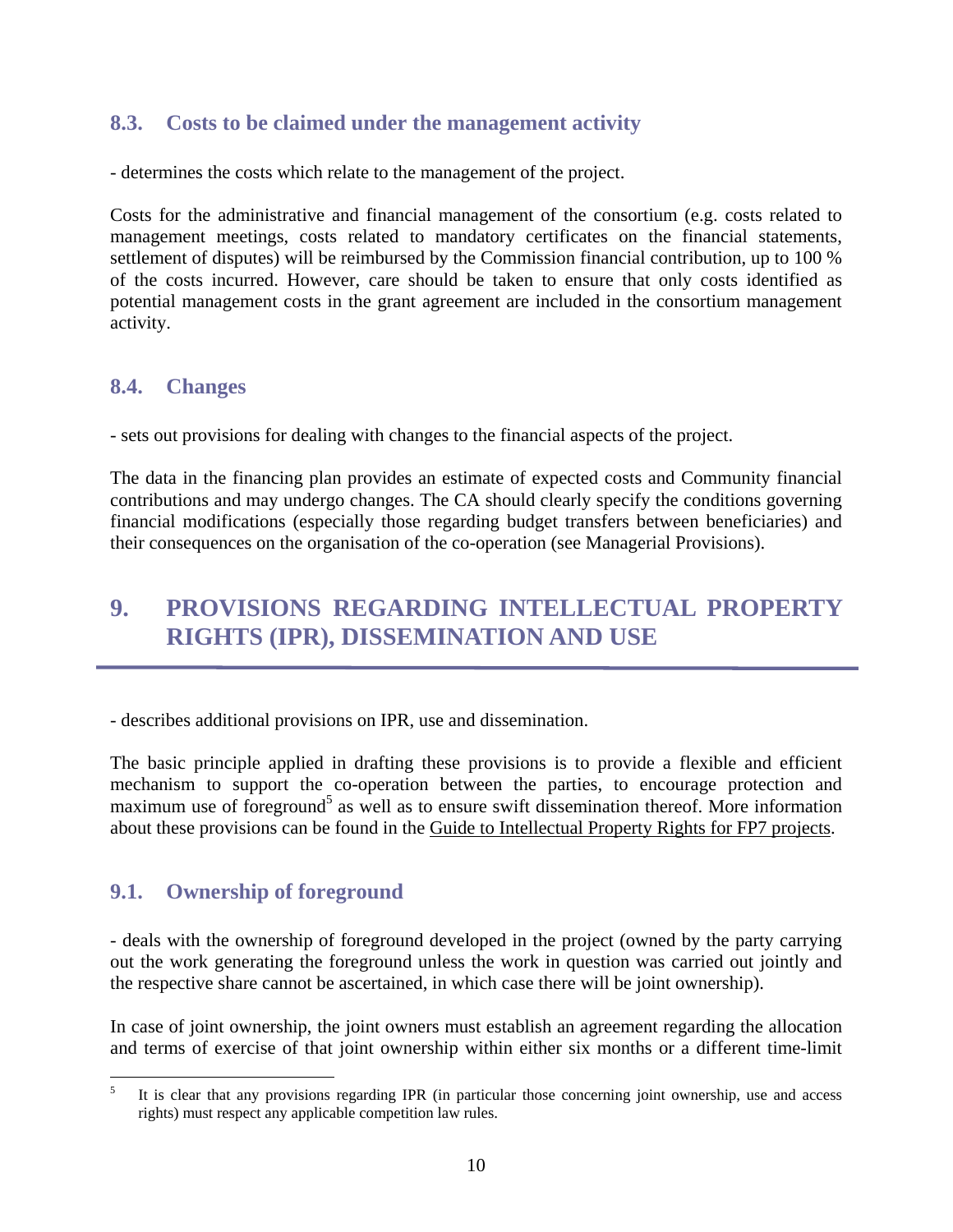agreed upon<sup>6</sup>. Such an agreement may involve issues such as how to govern the difficulties in continuing with joint ownership depending on the circumstances (an alternative regime may be agreed upon (for example, a single owner with access rights for the other beneficiaries that transferred their ownership share). If joint ownership is maintained, it could be agreed:

- to have some form of territorial division, by virtue of which one party to the invention owns the invention only in some countries and the other parties are free to register it in other specified countries;
- to have some form of division of application markets, by virtue of which one party to the invention owns the discovery only in business sectors in which it is already active;
- to set up a regime for the protection (e.g. when and how to protect and who bears the costs for protection and possible enforcement);
- to set up a regime for use (including licensing) by the joint owners, within for example specified limits and possible profit sharing.

Joint ownership issues can be regulated once and for all in the CA, or in separate joint ownership agreements developed for each joint ownership situation (as a one-size-fits-all approach may not be appropriate in all projects).

#### <span id="page-10-0"></span>**9.2. Transfer of foreground**

- deals with the transfer of ownership (e.g. the manner in which notice/objection is to be given, parties may waive their right to individual prior notice regarding transfers to specifically identified third parties in the CA or a separate agreement).

#### <span id="page-10-1"></span>**9.3. Protection of foreground**

- governs issues regarding the protection of foreground (e.g. the procedure to be followed to take into account the legitimate interests of other participants or in case the owner does not wish to protect, how to deal with possible patent applications<sup>7</sup> (for example, a confidential review/notification process to ensure that all co-inventors are mentioned and that only the foreground concerned is made public), non-disclosure of information).

#### <span id="page-10-2"></span>**9.4. Use of foreground**

- sets out provisions in respect of the obligation to use the foreground commercially or in further research (in accordance with the plan for use and dissemination – see under ownership above regarding jointly owned foreground);

 $\frac{1}{6}$ If no agreement is reached within the applicable period, the default provisions in the grant agreement will apply.

As set out in the grant agreement, patent applications regarding foreground must contain a statement that the foreground was generated with financial support from the Community.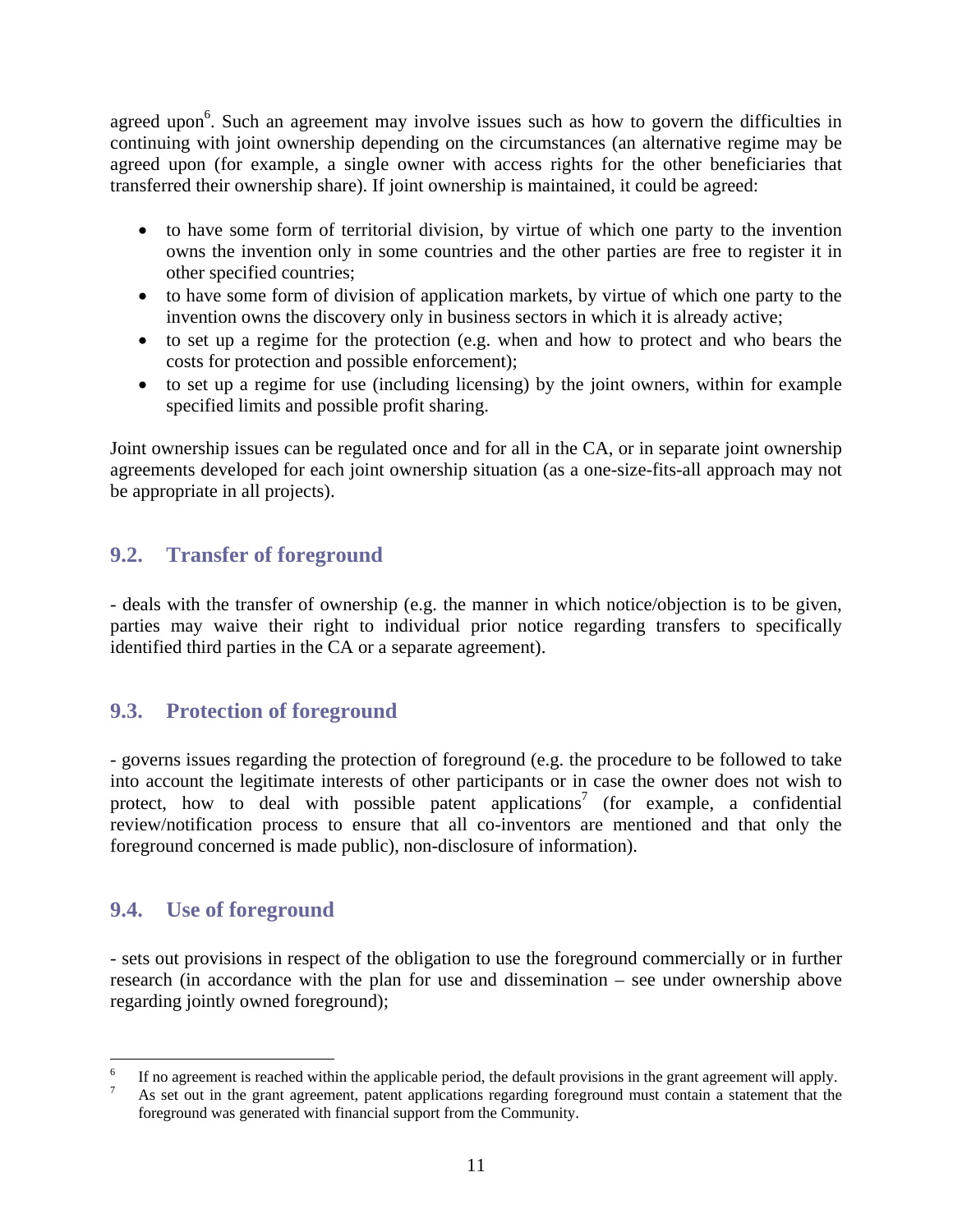- special attention must be given to this aspect in any project in the field of security research, especially when dealing with foreground subject to national, Community or International legal restrictions (e.g. classified information).

#### <span id="page-11-0"></span>**9.5. Dissemination (including publication) of foreground**

- each owner must ensure that its foreground is disseminated as swiftly as possible and must give notice to the other participants concerned (the CA may contain provisions to ensure coherent dissemination for example through co-authoring of publications, to determine a specific notice period instead of the default notice period foreseen in the grant agreement and to govern the notification/objection process (e.g. how notices/objections are given and how disagreements are being dealt with, etc));

- special attention must be given to this aspect in any project in the field of security research, especially when dealing with foreground subject to national, Community or International legal restrictions (e.g. classified information).

#### <span id="page-11-1"></span>**9.6. Access rights (licences and user rights)**

- complements where necessary the access rights regime foreseen in the grant agreement (most of these issues may also be determined in separate agreements particularly if they concern only some of the parties to the CA).

In general the CA may:

- determine the procedure regarding the written request for access rights and attach thereto the acceptance of conditions regarding confidentiality and use for the intended purpose;
- set out a procedure regarding the possible waiving of access rights by written confirmation;
- set out whether access rights confer the entitlement to grant sub-licences (in principle access rights are granted without the right to sub-licence);
- provide for more favourable access rights than those foreseen in the grant agreement, whether concerning scope (e.g. including sideground) or concerning entities entitled to request access rights (e.g. affiliates).

With respect to access rights to foreground foreseen in the grant agreement, the CA may:

- define the conditions for access rights to foreground needed for use, i.e. in further research or in commercial exploitation (either under fair or reasonable conditions or royalty-free);
- determine any access rights to foreground needed for use of own foreground by affiliates (if no special clause regarding affiliated entities is inserted in the grant agreement they will have access under the conditions set out in Article II.34(3) of said agreement unless otherwise provided for in the CA – the CA may also provide for more favourable or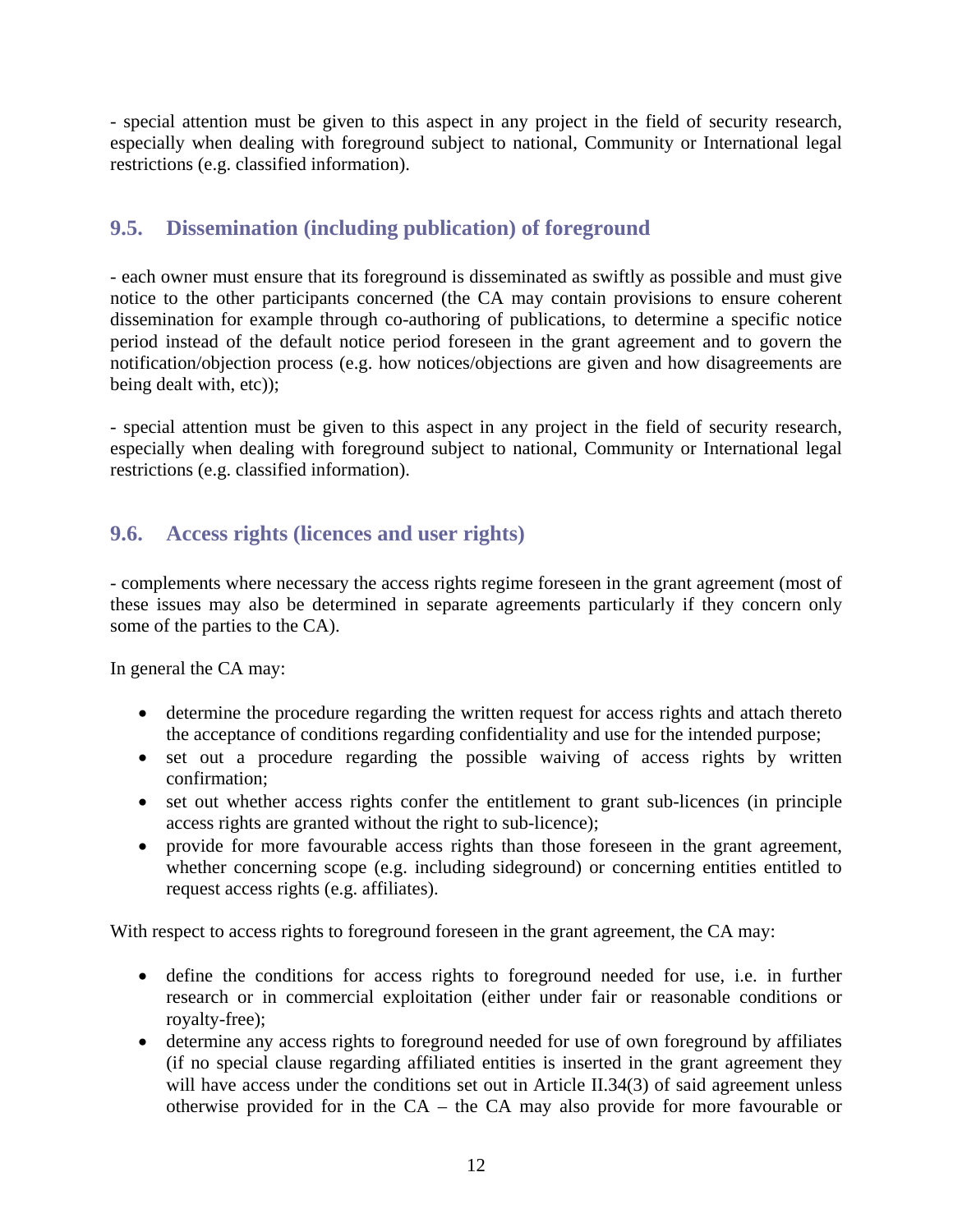different access rights for affiliates and set out further arrangements, including regarding any notification requirements);

determine, regarding access rights to foreground for use, whether a request for access rights must be made within a different time-limit to the one year time-limit foreseen in the grant agreement.

With respect to access rights to background foreseen in the grant agreement, the parties may:

- define the background needed for the project in any manner suitable and may agree to exclude specific background (such definition or any exclusion should be sufficiently clear to avoid disputes afterwards);
- define fair and reasonable conditions for access rights to background for implementation (if no agreement is reached by all the participants before their accession to the grant agreement such access rights shall be royalty-free);
- define the conditions for access rights to background for use, i.e. in further research or in commercial exploitation (either under fair or reasonable conditions or royalty-free);
- determine any access rights to background needed for use of own foreground by affiliates (if no special clause regarding affiliates is inserted in the grant agreement they will have access under the conditions set out in Article II.34(3) of the said agreement unless otherwise provided for in the CA – the CA may also provide for more favourable or different access rights for affiliates, including regarding any notification requirements);
- determine regarding access rights to background for use whether a request for access rights must be made within a different time-limit than up to one year as foreseen in the grant agreement.

It is to be noted that, as outlined above, if access rights to background for implementation will not be provided on a royalty-free basis, such a decision must be made before acceding to the grant agreement.

### <span id="page-12-0"></span>**10. GENERAL PROVISIONS**

#### <span id="page-12-1"></span>**10.1. Entry into force**

- determines the effective date of entry into force of the CA (consequences if not all parties accede to the grant agreement).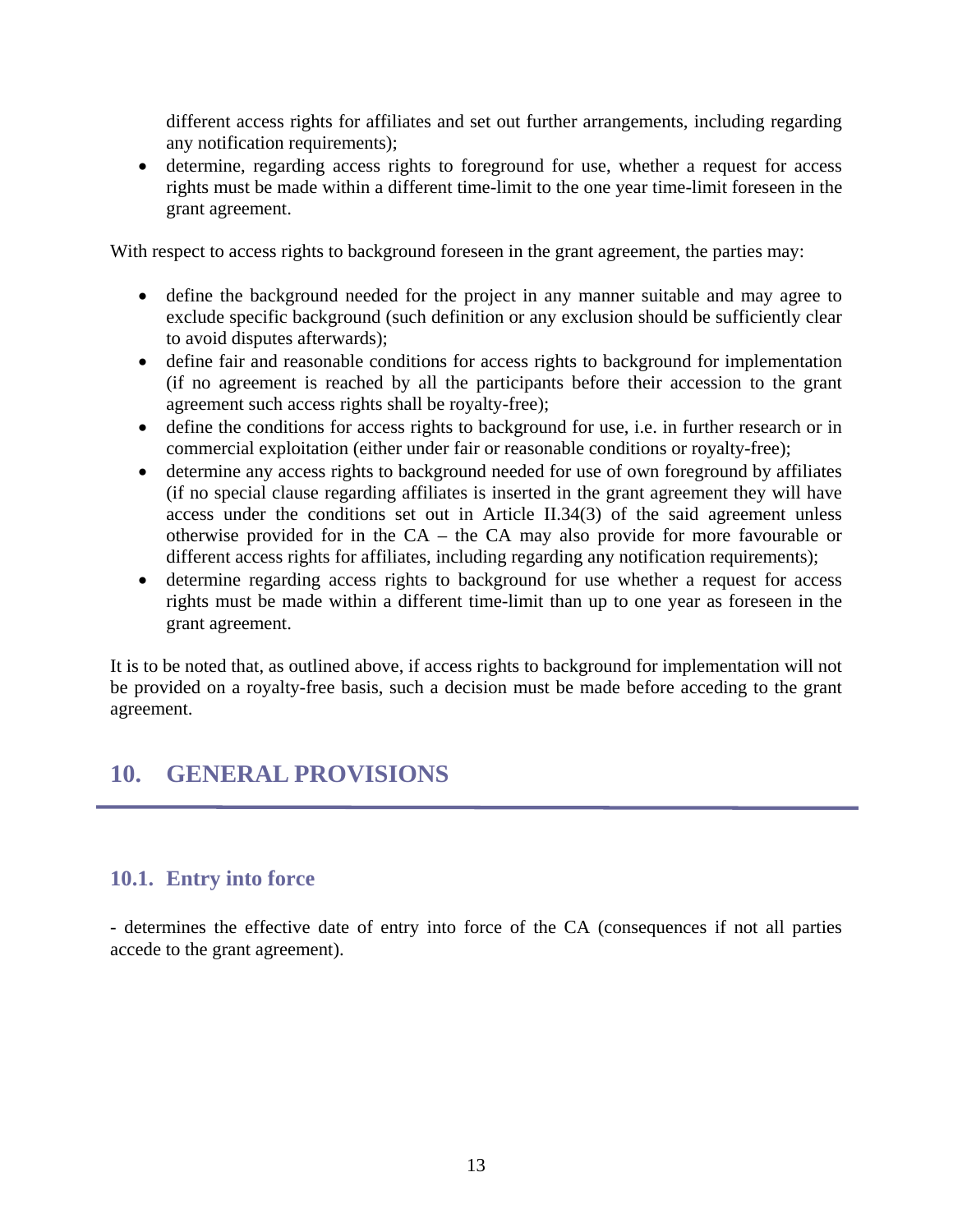#### <span id="page-13-0"></span>**10.2. Duration / Termination**

- deals with the duration of the CA and with the causes of early termination and addresses issues such as:

- the duration of the CA vs. duration of the grant agreement (e.g. 6 months longer, etc);
- the possibility of tacit renewal and extension;
- the automatic termination after full completion of the project;
- the termination prior to full completion or upon early termination of the grant agreement;
- the termination due to breach:
- the consequences of different reasons of termination (e.g. return of documents).

#### <span id="page-13-1"></span>**10.3. Amendments to the CA**

- provides simple and clear conditions and procedures for the amendment or revision of the CA, in particular relating to:

- the withdrawal of parties (withdrawal of a party should normally not mean the automatic termination of the CA);
- the admission of new parties (e.g. by means of an amendment the grant agreement is also amended);
- the expulsion of parties (including regarding the procedure to be followed when the consortium wants to request the termination of a party and provisions regarding confidentiality obligations after departure);
- revisions of important provisions.

#### <span id="page-13-2"></span>**10.4. Confidentiality**

- determines the confidentiality obligations and limits thereof, such as:

- what information is considered confidential (i.e. scope and exceptions<sup>8</sup>);
- what steps/procedures must be taken to mark and transfer confidential information;
- to whom the confidential information may be divulged and under which conditions;
- the period during which the confidentiality obligations must be respected (See also under the heading "Survival" below).

 $\frac{1}{8}$ See also in this respect the last indent of Article II.9(2) of the Grant Agreement.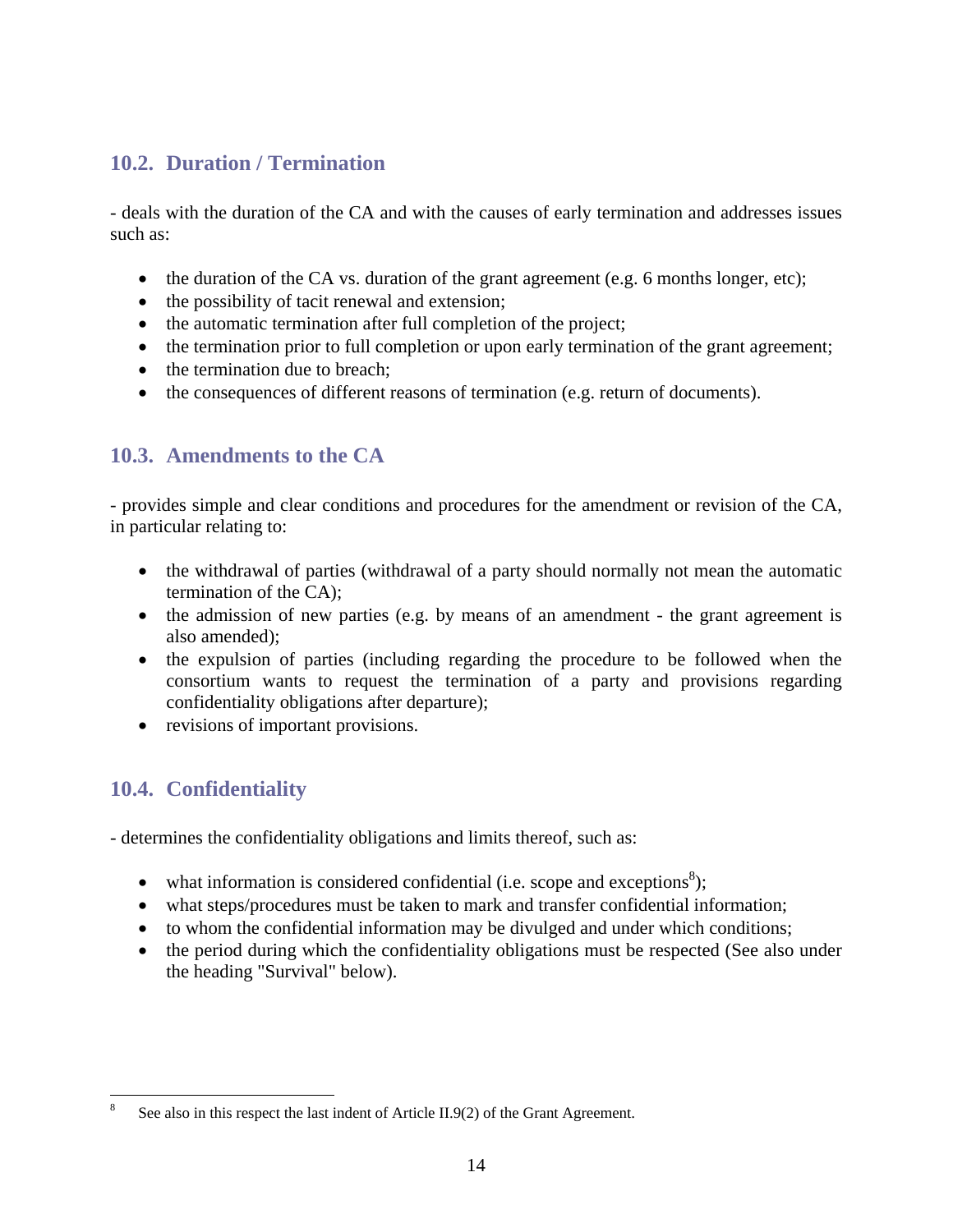#### <span id="page-14-0"></span>**10.5. Treatment of classified data or information, treatment of dangerous materials**

- for security research projects, the parties need to define internal rules on how to handle, use and transfer classified data and information or dangerous materials. Any such treatment has to respect the relevant national, Community and International legal restrictions. The CA can also contain legal consequences for the case of non-performing / non-complying parties, in addition to the relevant contractual clauses of the grant agreement.

#### <span id="page-14-1"></span>**10.6. Breach / non-compliance and associated liability, indemnification or penalties**

- sets out what constitutes a breach of the obligations under the CA and its consequences, i.e.:

- what constitutes a breach and the procedure to be followed (including for example, a requirement to give notice identifying the breach and providing for the possibility of the defaulting party to rectify such a breach within a given period);
- liability (and possible limitations/force majeure) for damage caused and indemnification thereof;
- possible penalties or liquidated damages for non-compliance (the conditions under which they are due should be clearly stipulated (e.g. regarding amounts, the procedure, the interest in case of delay of payments, etc);
- possible termination of the CA vis-à-vis the party concerned (any effects on the project will have to be addressed).

#### <span id="page-14-2"></span>**10.7. Survival**

- sets out which provisions survive the duration of the CA, such as those regarding:

- confidentiality and, if applicable, classification;
- applicable law and jurisdiction;
- access rights provisions;
- use of project Acronym (especially if this sign is protected as a trademark or a domain name for this sign has been registered).

#### <span id="page-14-3"></span>**10.8. Partial invalidity**

- deals with the consequences of invalidity of certain provisions of the CA.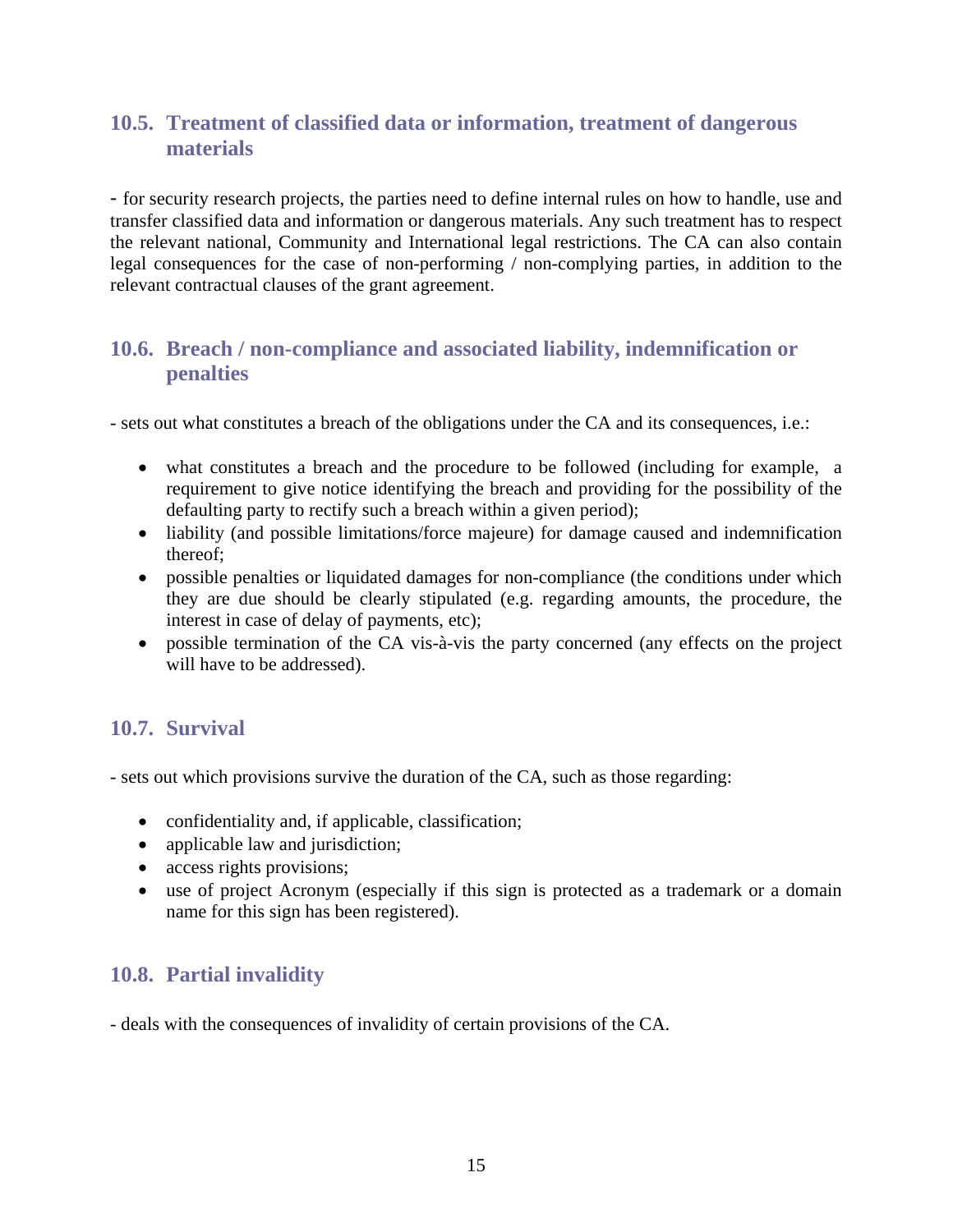#### <span id="page-15-0"></span>**10.9. Communication**

- sets out how notices and other communication under the CA must be made (the way this is done may differ according to the aim pursued).

#### <span id="page-15-1"></span>**10.10.Applicable law and jurisdiction**

- determines which law governs the CA and which forum must be used for conflict resolution.

The law chosen to settle disputes is frequently the national law of one of the parties or the law which is applicable on a subsidiary basis to the grant agreement in question. However, any national law can be chosen<sup>9</sup>. The CA may also stipulate that the rules of international trade will be applied, although it is preferable that a national law is chosen on a subsidiary basis to avoid any gaps.

The jurisdiction/forum chosen to settle disputes<sup>10</sup> can be a national court or an alternative dispute resolution mechanism such as arbitration. If arbitration is chosen, the CA will have to determine some or all characteristics of the procedure to be followed (e.g. relating to the arbitration site, the selection and number of arbitrators or the discovery and expertise process).

#### <span id="page-15-2"></span>**10.11.Number of copies, languages and signature process**

- sets out the number of copies of the CA and language(s) (if more than one language is used it is preferable to determine the language version which shall prevail in case of dispute);

- determines the signature process (separate signature page, counterparts, etc).

## <span id="page-15-3"></span>**11. FUNDING SCHEME SPECIFIC PROVISIONS**

#### <span id="page-15-4"></span>**11.1. Collaborative projects**

- Large Collaborative Projects;
- Small Collaborative projects.

1

<sup>9</sup> However, the choice of applicable law and jurisdiction may render conflict resolution more expensive or difficult (for example if extensive translations have to be made or when the jurisdiction chosen means that

experts need to be appointed if the jurisdiction is unfamiliar with the applicable law).<br>To avoid that conflicts escalate and reach the litigation phase, it is advisable to foresee a managerial procedure to detect and discuss potential problems at an early phase, with an escalation to a different level if the problem cannot be solved at the initial level.